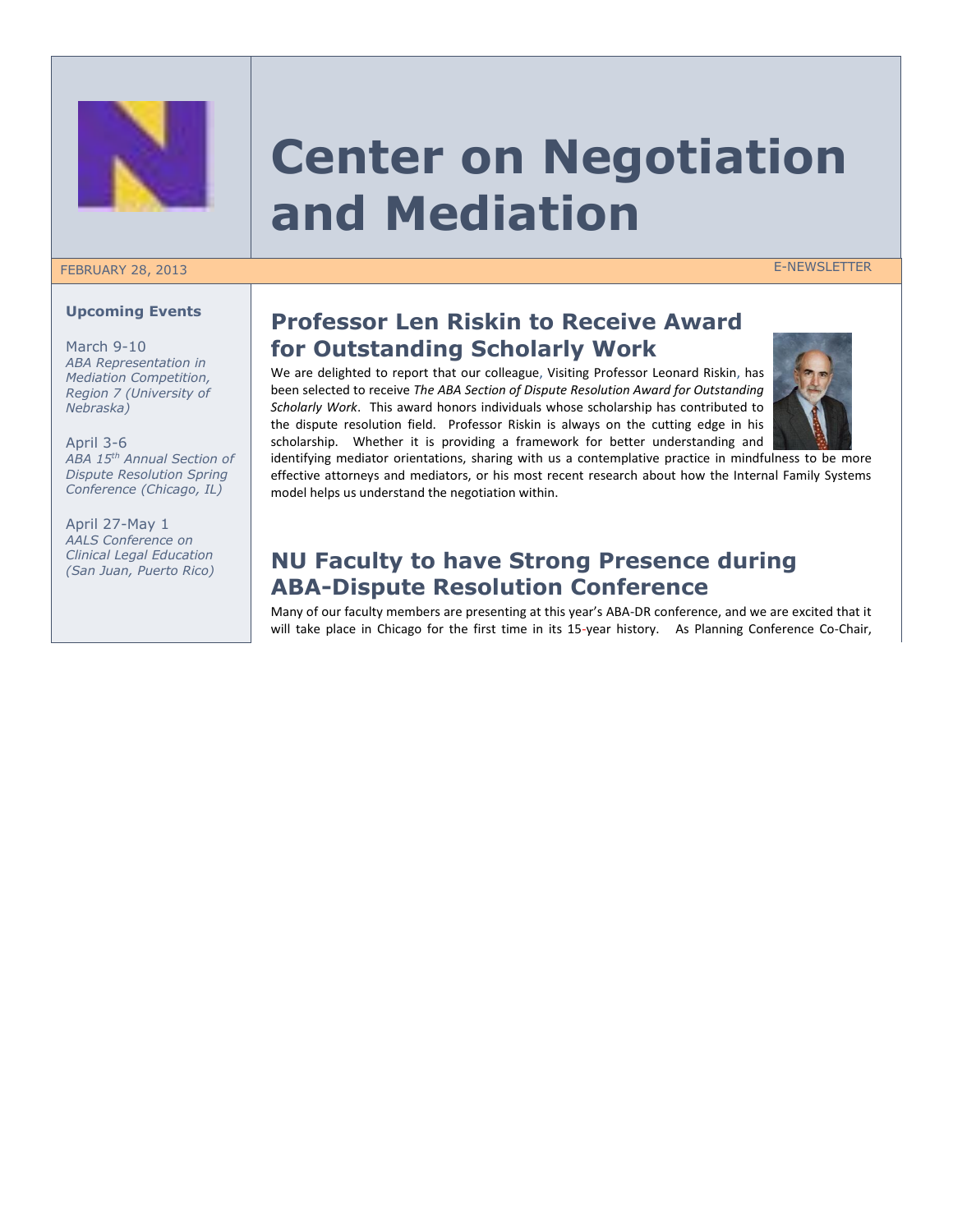#### **Northwestern Law Dispute Resolution Courses:**

*Negotiation Workshop*

*Advanced Negotiation Workshop*

*Mediation & Advocacy Workshop*

*Mediation Practicum*

*Dispute Resolution*

*Advanced Dispute Resolution*

*Conflict Management in Legal Practice*

*Restorative Justice*

*Lawyer as Problem Solver*

*Colloquium on Negotiation and Alternative Dispute Resolution*

*Power, Status, and Negotiation*

*International Business Negotiation*

Upcoming Publications:

Daniel Gandert, *The Intersection of Women's Olympic Sport and Intersex Athletes: A Long and Winding Road*, with Alfred Bae, Timothy Woerner, and Teresa Meece, INDIANA LAW REVIEW, March 2013.

Len Riskin, *Inner and Outer Conflict*, 18 HARVARD NEGOTIATION LAW REVIEW \_\_ (end of May).

Professor Alyson Carrel is excited to welcome colleagues to Chicago and encourages participants to not only enjoy the various concurrent sessions, but to take advantage of the dine-arounds, architecture tours, and other social activities associated with the conference. During the Legal Educators Colloquium, Alyson will be presenting with other Chicago ADR faculty members to discuss developing opportunities for live client interaction as advocates (as opposed to neutrals) in the mediation process. Professor Lynn Cohn will also be presenting during the Legal Educators Colloquium and will demonstrate the practice of using "talking circles" for group discussions in experiential courses. During the concurrent sessions, Professor Daniel Gandert will be presenting on recent decisions of the Court of Arbitration Sports and Professor Len Riskin will be sharing his latest research into use of Internal Family Systems as a model for understanding the negotiation within.

*Northwestern is hosting a reception on April 5, 2013 from 5:30-7:00pm for dispute resolution faculty. The reception will take place in the Bluhm Legal Clinic at Northwestern. Please join us!*

## **New Course Offered: Restorative Justice**

This semester NU is offering a new course on restorative justice as part of our DR curriculum. The course introduces students to the philosophy, history and guiding principles of restorative justice, as well as its many applications. Students have the opportunity to visit and meet with one of ten different organizations that practice different restorative justice approaches throughout the Chicagoland area. Class discussions follow the talking circle process, yet another unique aspect of this course.

## **Teaching Negotiation – New Resources**



Professor Lynn Cohn has been busy developing new resources for negotiation professors, teachers, and trainers. The new book *Assessing Our Students, Assessing Ourselves,* is the third volume in the Rethinking Negotiation Teaching Series and features an article co-authored by Lynn, "Assessing the Adventure." This article discusses the challenges of how to assess students when using adventure learning processes. Lynn previously wrote about the concept of adventure learning in the 2010 article "Bringing Negotiation Teaching to Life: From the Classroom to the Campus to the Community," featured in volume 2 of this series and is now providing additional

insight into how and why (or why not) professors might assess students in their adventure learning experience. As part of [Dispute Resolution Research Center](http://www.kellogg.northwestern.edu/research/drrc.aspx) (DRRC) at NU's Kellogg School of Management, Lynn also conducted a webinar on the negotiation exercise Pat Sullivan. This exercise illustrates the role of agent/attorney and client in developing and implementing negotiation strategy. Each month the DRRC provides a webinar discussing approaches for teaching the multitude of role plays housed on their websit[e negotiationexercises.com.](http://negotiationexercises.com/) In addition, the website features a series o[f videos](http://www.kellogg.northwestern.edu/research/drrc/teaching-materials/materials-for-law-teachers.aspx) by Lynn discussing how to use these exercises in the law school setting.

In addition, Professor Alyson Carrel wrote a short piece for the ABA-DR newsletter *Just Resolutions* on internet-based resources professors of experiential courses might use to better engage students with technology. The two websites she recommends are [www.polleverywhere.com](http://www.polleverywhere.com/) (providing clicker like technology for free) and Google Sites through [www.google.com](http://www.google.com/) (providing access to wiki-based technology for easy to use group project platforms in the internet environment). You can read her article [here.](http://www.americanbar.org/content/dam/aba/publications/dispute_resolution_magazine/Technology_in_the_classroom_amc_final.authcheckdam.pdf)

## **Lance Armstrong and The Court of Arbitration**